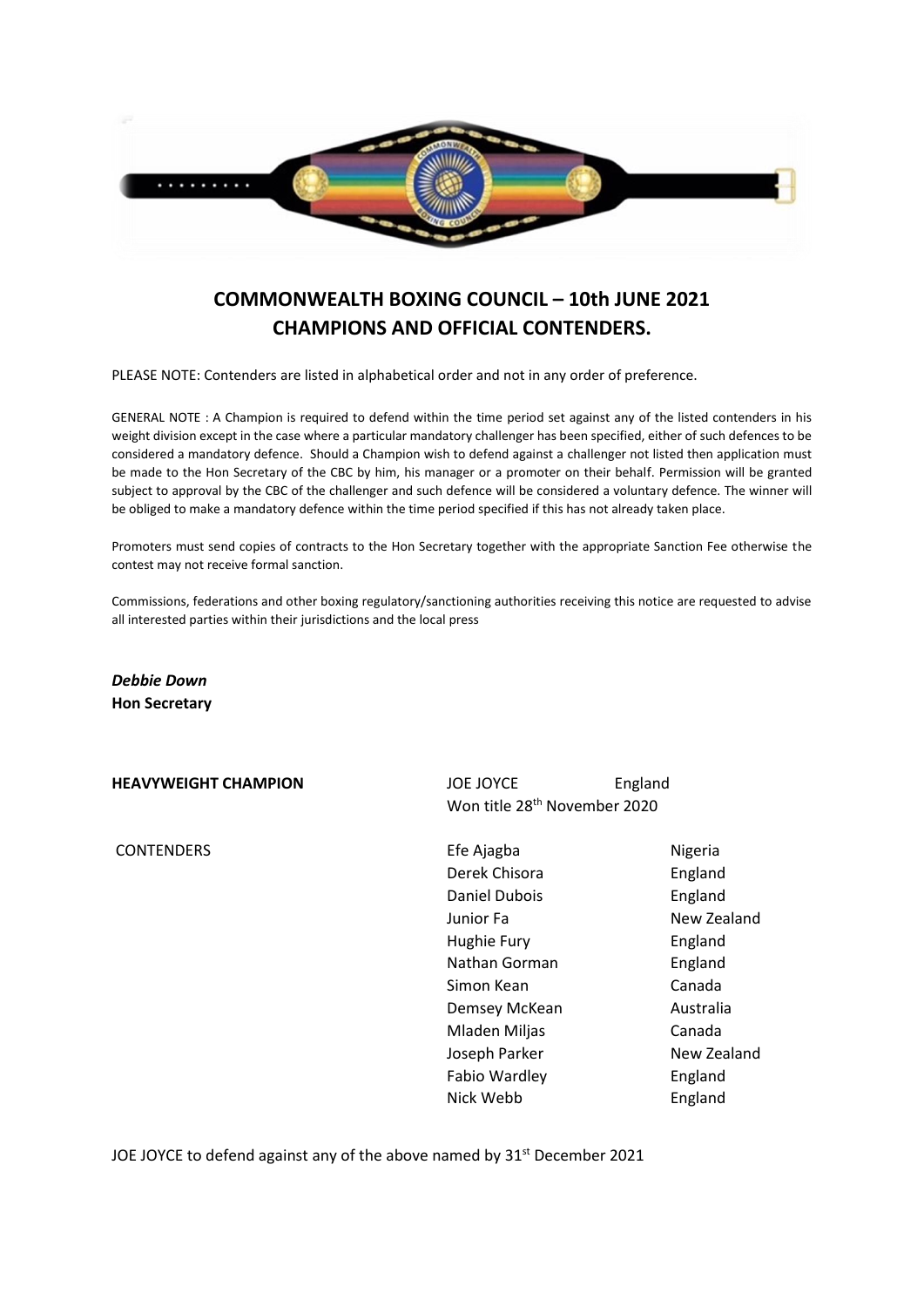| <b>CHRIS BILLAM-SMITH</b><br>Won Title 23rd November 2019<br>Defended Title 7 <sup>th</sup> August 2020 | England      |
|---------------------------------------------------------------------------------------------------------|--------------|
| Efetobor Apochi                                                                                         | Nigeria      |
| Olanrewaju Durodola                                                                                     | Nigeria      |
| Deion Jumah                                                                                             | England      |
| David Light                                                                                             | New Zealand  |
| Jack Massey                                                                                             | England      |
| Tommy McCarthy                                                                                          | England      |
| Thabiso Mchunu                                                                                          | South Africa |
| Jai Opetaia                                                                                             | Australia    |
| Richard Riakporhe                                                                                       | England      |
| Ryan Rozicki                                                                                            | Canada       |
| Jason Whateley                                                                                          | Australia    |
|                                                                                                         |              |

CHRIS BILLAM-SMITH v TOMMY MCCARTHY due to take place at a date and venue to be advised

FINAL ELIMINATOR – DAVID LIGHT V JASON WHATELEY

| <b>LIGHT HEAVYWEIGHT CHAMPION</b> | LYNDON ARTHUR<br>Won title 12 <sup>th</sup> October 2019<br>Last Defence 5 <sup>th</sup> December 2020 | England   |
|-----------------------------------|--------------------------------------------------------------------------------------------------------|-----------|
| <b>CONTENDERS</b>                 | Dan Azeez                                                                                              | England   |
|                                   | Hosea Burton                                                                                           | England   |
|                                   | Joshua Buatsi                                                                                          | England   |
|                                   | <b>Blake Caparello</b>                                                                                 | Australia |
|                                   | <b>Faris Chevalier</b>                                                                                 | Australia |
|                                   | Liam Conroy                                                                                            | England   |
|                                   | Reagan Dessaix                                                                                         | Australia |
|                                   | Callum Johnson                                                                                         | England   |
|                                   | <b>Shakan Pitters</b>                                                                                  | England   |
|                                   | Craig Richards                                                                                         | England   |
|                                   | <b>Bastie Samir</b>                                                                                    | Ghana     |
|                                   | <b>Ricky Summers</b>                                                                                   | England   |
|                                   | <b>Anthony Yarde</b>                                                                                   | England   |
|                                   |                                                                                                        |           |

LYNDON ARTHUR to defend against any of the above before end of 31<sup>st</sup> December 2021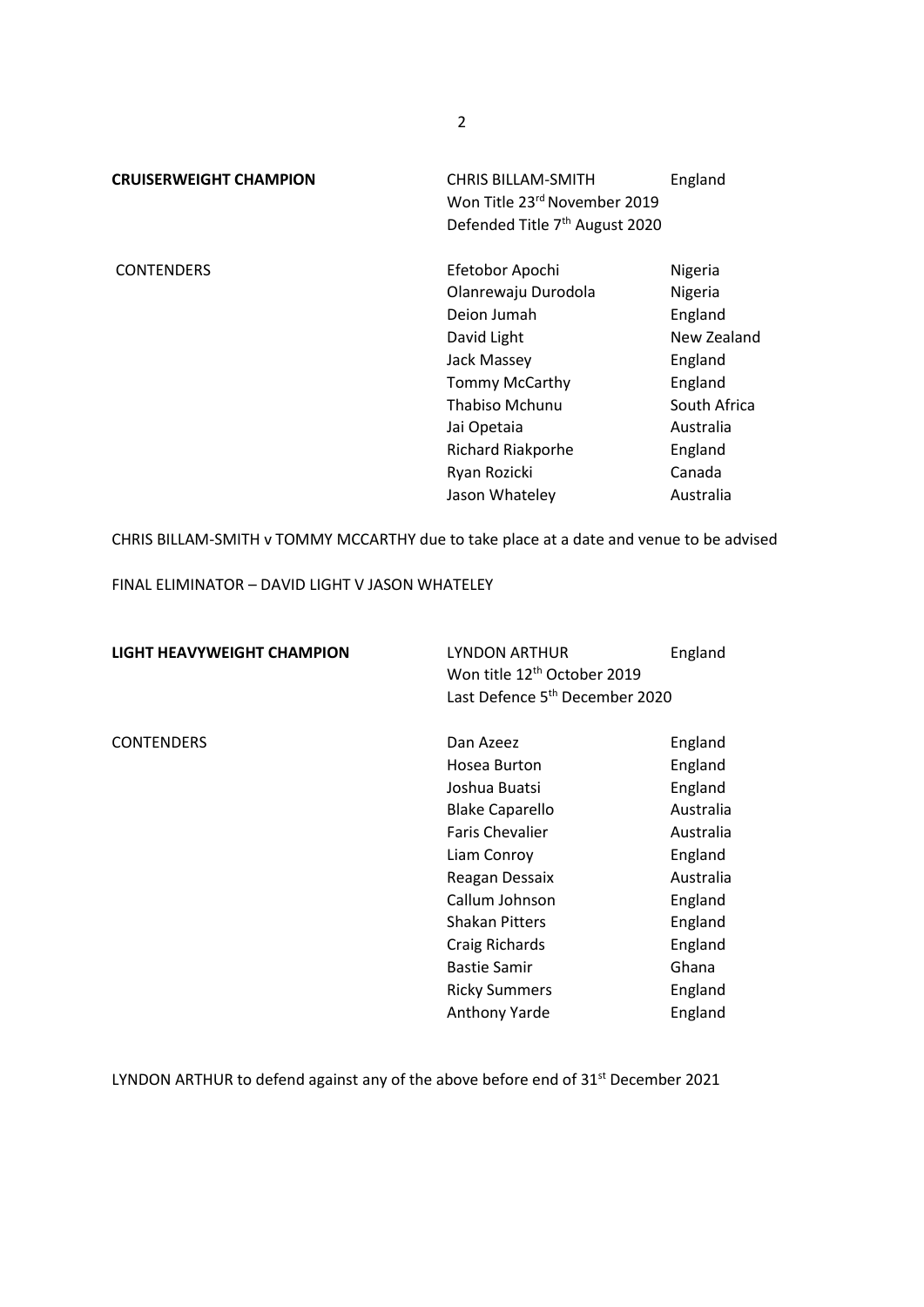**SUPERMIDDLEWEIGHT CHAMPION LENNOX CLARKE England** 

Won title 27<sup>th</sup> March 2021

CONTENDERS Lennox Allen CONTENDERS Erik Bazinyan Canada Isaac Chilemba Zambia Jack Cullen **England** Rocky Fielding **England** Rocky Jerkic **Australia** David Lemieux Canada Leti Leti **Australia** Ryno Liebenberg South Africa Emmanuel Martey Ghana Delali Miledzi **Ghana** Jayde Mitchell **Australia** Martin Murray **England** Zach Parker **England** Tommy Philbin Scotland Shakeel Phinn Canada Lerrone Richards England John Ryder **England** Umar Sadiq Nigeria/UK Billy Joe Saunders **England** Callum Smith England Cesar Tapia **Australia** 

LENNOX CLARKE to defend against any of the above by 31<sup>st</sup> December 2021

| <b>MIDDLEWEIGHT CHAMPION</b> | <b>FELIX CASH</b><br>Won title 2 <sup>nd</sup> February 2019<br>Last Defence 24th April 2021 | England        |
|------------------------------|----------------------------------------------------------------------------------------------|----------------|
| <b>CONTENDERS</b>            | Denzil Bentley                                                                               | England        |
|                              | <b>Brandon Brewer</b>                                                                        | Canada         |
|                              | Steven Butler                                                                                | Canada         |
|                              | Danny Dignum                                                                                 | England        |
|                              | Sam Eggington                                                                                | England        |
|                              | <b>Isaac Hardman</b>                                                                         | Australia      |
|                              | Mark Heffron                                                                                 | England        |
|                              | Tureano Johnson                                                                              | <b>Bahamas</b> |
|                              | Walter Kautondokwa                                                                           | Namibia        |
|                              | <b>Marcus Morrison</b>                                                                       | England        |
|                              | Lukas Ndafoluma                                                                              | Namibia        |
|                              | Wale Omotoso                                                                                 | Nigeria        |

3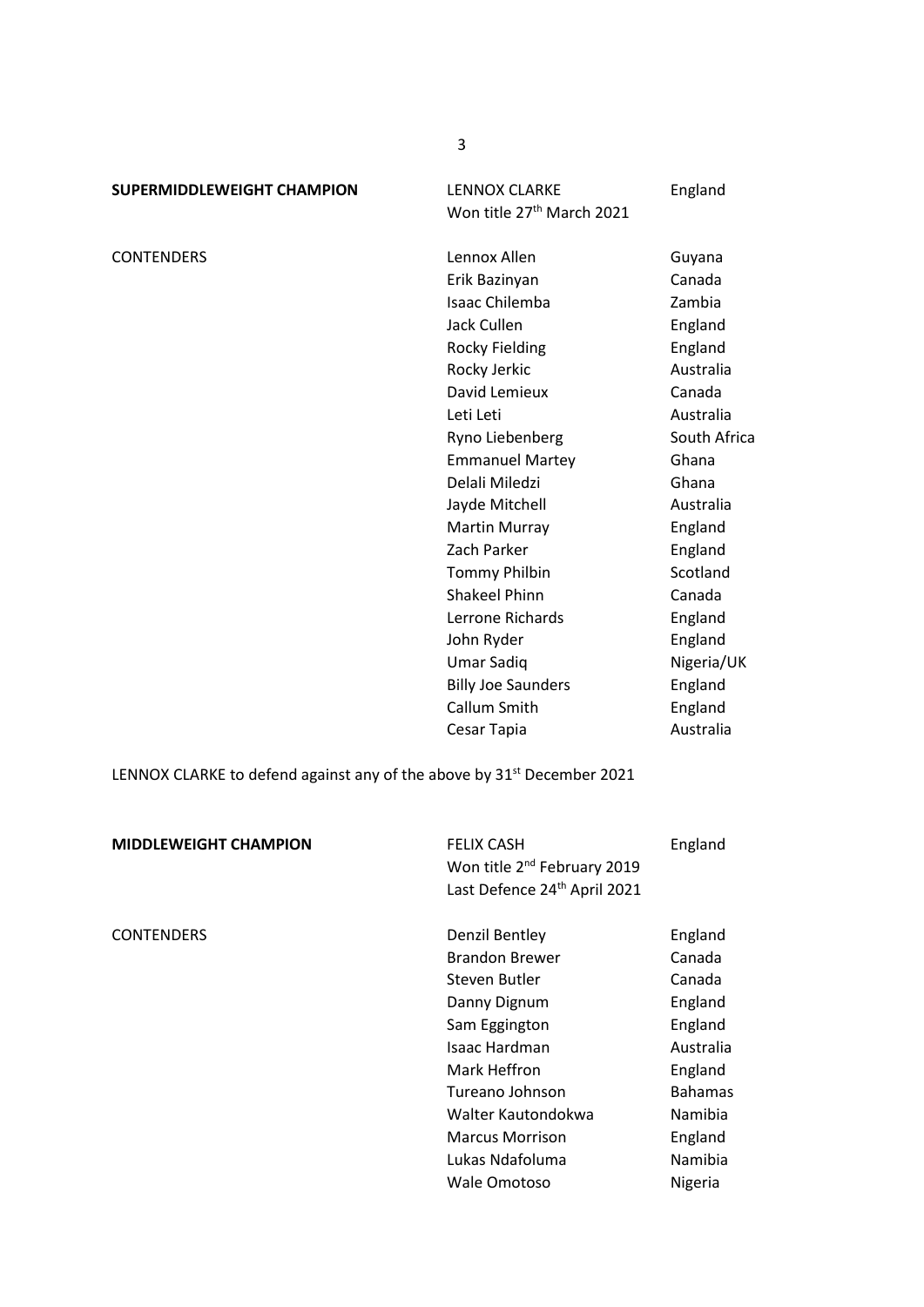| Steve Rolls   | Canada  |
|---------------|---------|
| Issah Samir   | Ghana   |
| Linus Udofia  | Nigeria |
| Patrice Volny | Canada  |
| Liam Williams | Wales   |
|               |         |

FELIX CASH to defend against any of the above named by  $31<sup>st</sup>$  December 2021

| SUPERWELTERWEIGHT CHAMPION | <b>VACANT</b>          |           |
|----------------------------|------------------------|-----------|
| <b>CONTENDERS</b>          | Habib Ahmed            | Ghana     |
|                            | Kell Brook             | England   |
|                            | <b>Ted Cheeseman</b>   | England   |
|                            | Kieron Conway          | England   |
|                            | <b>Brandon Cook</b>    | Canada    |
|                            | Cody Crowley           | Canada    |
|                            | Scott Fitzgerald       | England   |
|                            | Anthony Fowler         | England   |
|                            | Jeff Horn              | Australia |
|                            | Ben Mahoney            | Australia |
|                            | James Metcalf          | England   |
|                            | Hassan Mwakinyo        | Tanzania  |
|                            | Hamzah Sheeraz         | England   |
|                            | Keiran Smith           | Scotland  |
|                            | Liam Smith             | England   |
|                            | <b>Tim Tszyu</b>       | Australia |
|                            | Jessie Wilcox          | Canada    |
|                            | <b>Troy Williamson</b> | England   |
|                            | Michael Zerafa         | Australia |

TIM TSZYU v MICHAEL ZERAFA due to take place on  $7<sup>th</sup>$  July 2021 in New South Wales, Australia

| <b>WELTERWEIGHT CHAMPION</b> | <b>CHRIS JENKINS</b><br>Won title 3rd August 2019<br>Last defence 30 <sup>th</sup> November 2019               | Wales                                                                                       |
|------------------------------|----------------------------------------------------------------------------------------------------------------|---------------------------------------------------------------------------------------------|
| <b>CONTENDERS</b>            | Conor Benn<br>Custio Clayton<br>Lewis Crocker<br>Larry Ekundayo<br>Ekow Essuman<br>Andrew Hunt<br>Louis Greene | England<br>Canada<br>England<br>Nigeria/England<br>England/Botswana<br>Australia<br>England |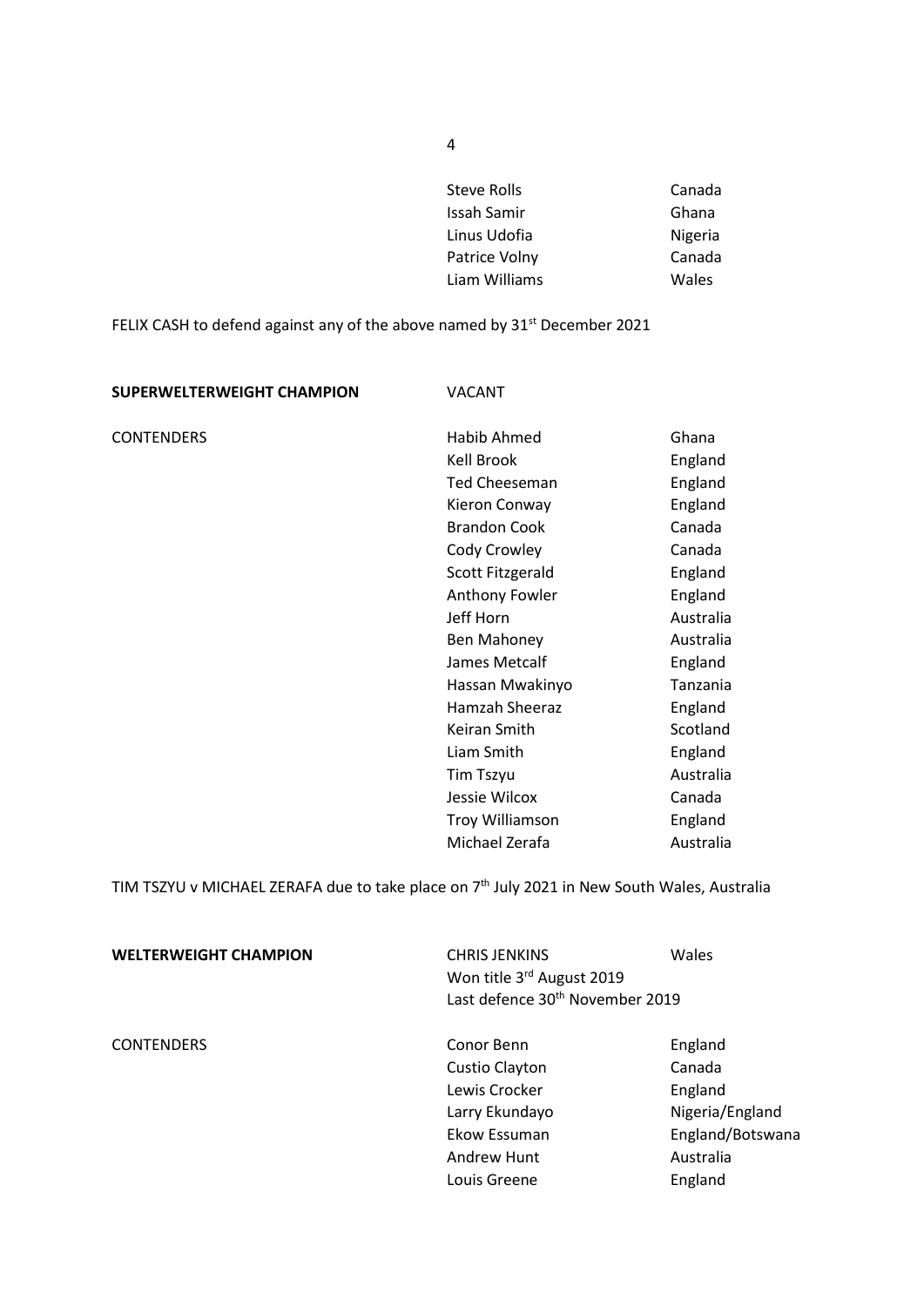| Josh Kelly              | England      |
|-------------------------|--------------|
| Chris Kongo             | England      |
| <b>Frederick Lawson</b> | Ghana        |
| Jabulani Makhense       | South Africa |
| Thulani Mbenge          | South Africa |
| Michael McKinson        | England      |
| <b>Steve Sparks</b>     | Australia    |
| Liam Taylor             | England      |
| Anthony Tomlinson       | England      |
| Chris Van Heerden       | South Africa |
| Mikael Zewski           | Canada       |

CHRIS JENKINS v EKOW ESSUMAN due to take place at a date and venue to be advised

| <b>SUPERLIGHTWEIGHT CHAMPION</b> | AKEEM ENNIS-BROWN                        | England          |
|----------------------------------|------------------------------------------|------------------|
|                                  | Won title 2 <sup>nd</sup> September 2020 |                  |
| <b>CONTENDERS</b>                | Kpakpo Alottey                           | Ghana            |
|                                  | <b>Philip Bowes</b>                      | England          |
|                                  | <b>Jack Catterall</b>                    | England          |
|                                  | <b>Steve Claggett</b>                    | Canada           |
|                                  | O'Hara Davies                            | England          |
|                                  | Robbie Davies Jnr                        | England          |
|                                  | Youseff Dib                              | Australia        |
|                                  | <b>Tom Farrell</b>                       | England          |
|                                  | <b>Terry Flanagan</b>                    | England          |
|                                  | <b>Mathieu Germain</b>                   | Canada           |
|                                  | Ayaz Hussain                             | Canada           |
|                                  | Julius Indongo                           | Namibia          |
|                                  | <b>Tony Luis</b>                         | Canada           |
|                                  | Sam Maxwell                              | England          |
|                                  | Tyrone McKenna                           | Northern Ireland |
|                                  | <b>Brandon Ogilvie</b>                   | Australia        |
|                                  | Liam Paro                                | Australia        |
|                                  | Kay Prospere                             | England          |
|                                  | Lewis Ritson                             | England          |
|                                  | <b>Terry Tzouramanis</b>                 | Australia        |
|                                  | Yves Ulysse Jnr                          | Canada           |
|                                  | <b>Steven Wilcox</b>                     | Canada           |

AKEEM ENNIS BROWN v SAM MAXWELL due to take place at a date and venue to be advised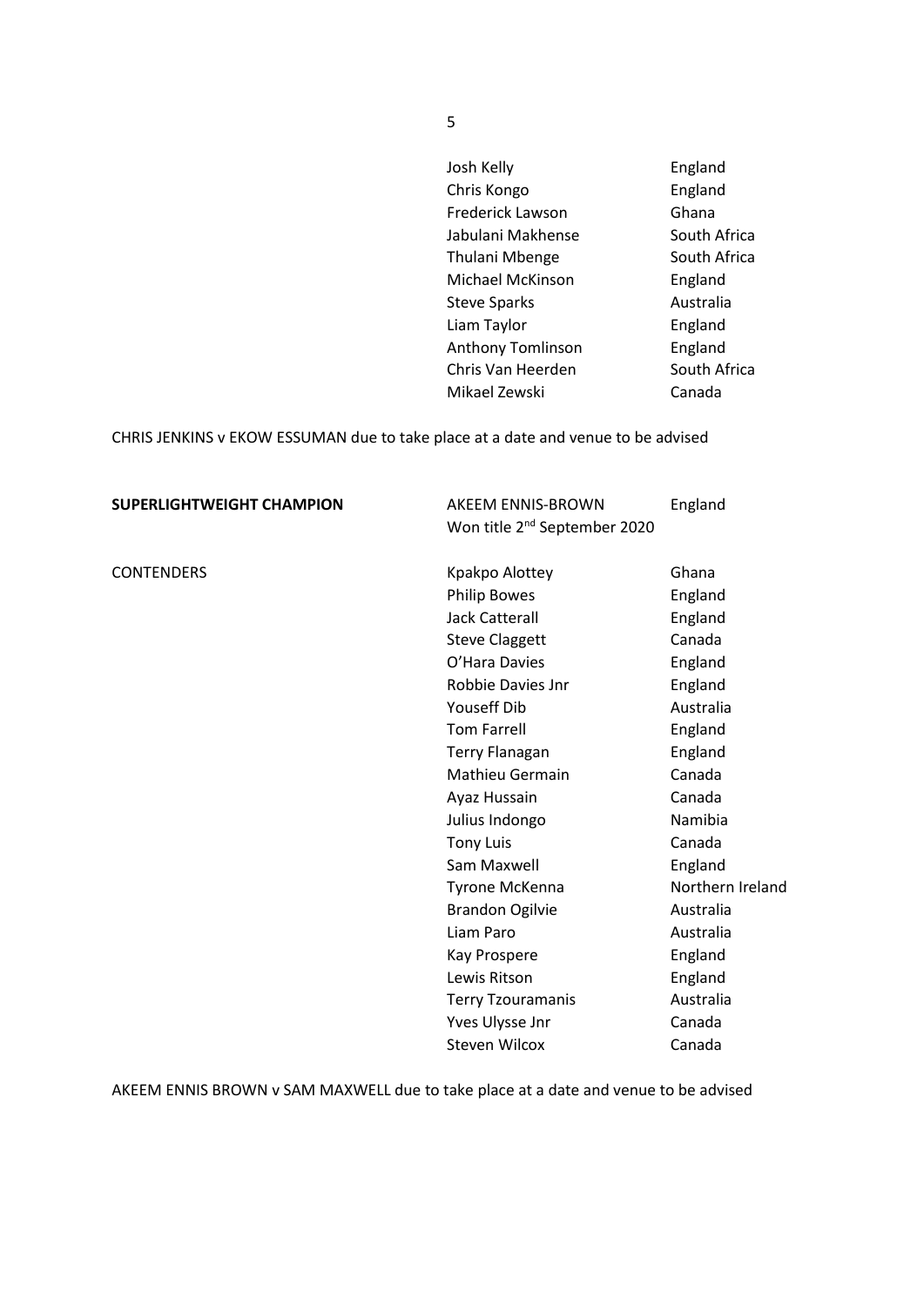| LIGHTWEIGHT CHAMPION | <b>GAVIN GWYNNE</b>                      | Wales |
|----------------------|------------------------------------------|-------|
|                      | Won title 19 <sup>th</sup> February 2021 |       |

CONTENDERS Michael Ansah Ghana Maxwell Awuku Ghana Luke Campbell **England** Richard Commey Ghana Joe Cordina **Wales** Billy Dib Australia Craig Evans Wales Maxi Hughes **England** Paul Hyland Jnr N. Ireland Oto Joseph Nigeria George Kambosos Jnr Australia Sean McComb Northern Ireland Myron Mills **England** Tshifhiwa Munyai **South Africa** Siphosethu Mvula South Africa Jacob Ng **Australia** Lee Selby **England** Stephen Smith England Emmanuel Tagoe Ghana James Tennyson Northern Ireland Liam Walsh **England** 

GAVIN GWYNNE to defend against any of the above named by 31<sup>st</sup> December 2021

FINAL ELIMINATOR - OTO JOSEPH v MICHAEL ANSAH

| <b>SUPERFEATHERWEIGHT CHAMPION</b> | <b>ZELFA BARRETT</b><br>Won title 15 <sup>th</sup> June 2019<br>Last defence 12 <sup>th</sup> October 2019 | England      |
|------------------------------------|------------------------------------------------------------------------------------------------------------|--------------|
| <b>CONTENDERS</b>                  | Felix Ajorn                                                                                                | Ghana        |
|                                    | Sam Bowen                                                                                                  | England      |
|                                    | <b>Anthony Cacace</b>                                                                                      | N Ireland    |
|                                    | <b>Bilel Dib</b>                                                                                           | Australia    |
|                                    | Alex Dilmaghani                                                                                            | England      |
|                                    | Azinga Fuzile                                                                                              | South Africa |
|                                    | Jeremiah Nakathila                                                                                         | Namibia      |
|                                    | Rilwan Oladosu                                                                                             | Nigeria      |
|                                    | Archie Sharp                                                                                               | England      |
|                                    | <b>Bruno Tarimo</b>                                                                                        | Tanzania     |
|                                    | Oluwaseun Joseph Wahab                                                                                     | Nigeria      |

6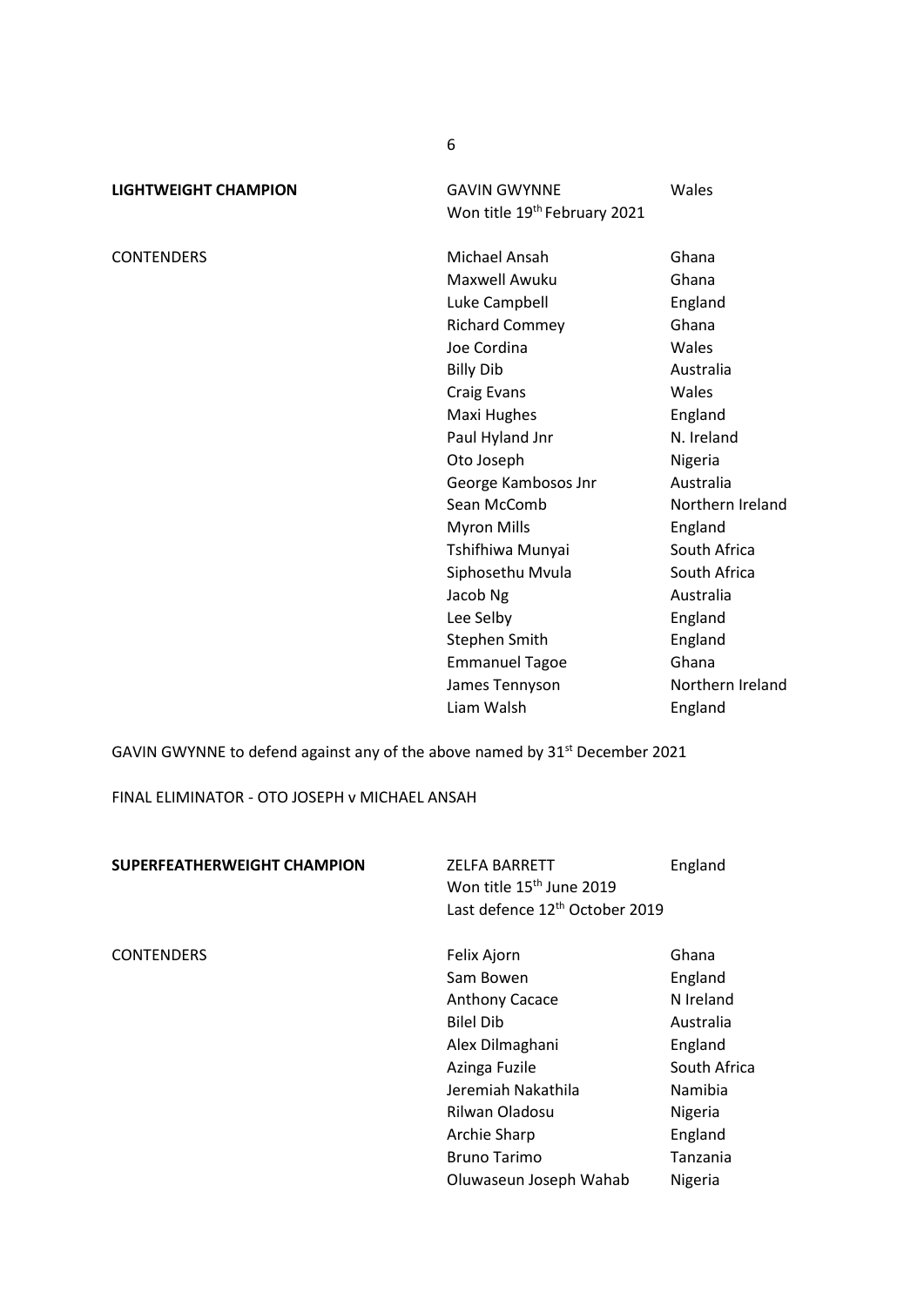Martin J Ward **England** Liam Wilson **Australia** 

## ZELFA BARRETT to defend against any of the above named by 31<sup>st</sup> December 2021

| <b>FEATHERWEIGHT CHAMPION</b>     | <b>VACANT</b>                                                                                                                                                                                                                                                                                            |                                                                                                                                                                                                      |
|-----------------------------------|----------------------------------------------------------------------------------------------------------------------------------------------------------------------------------------------------------------------------------------------------------------------------------------------------------|------------------------------------------------------------------------------------------------------------------------------------------------------------------------------------------------------|
| <b>CONTENDERS</b>                 | Reece Bellotti<br>Cobia Breedy<br>James Dickens<br>Loreto Dlamini<br>Isaac Dogboe<br>Paul Fleming<br><b>Kid Galahad</b><br>Jordan Gill<br><b>Isaac Lowe</b><br>Sakaria Lukas<br>Gavin McDonnell<br>Muhamad Ridhwani<br>Josh Wale<br>Ryan Walsh<br>Josh Warrington<br><b>Felix Williams</b><br>Leigh Wood | England<br><b>Barbados</b><br>England<br>South Africa<br>Ghana<br>Australia<br>England<br>England<br>England<br>Namibia<br>England<br>Singapore<br>England<br>England<br>England<br>Ghana<br>England |
| No order                          |                                                                                                                                                                                                                                                                                                          |                                                                                                                                                                                                      |
| <b>SUPERBANTAMWEIGHT CHAMPION</b> | <b>BRAD FOSTER</b><br>Won title 18 <sup>th</sup> May 2019<br>Last defence 10 <sup>th</sup> July 2020                                                                                                                                                                                                     | England                                                                                                                                                                                              |
| <b>CONTENDERS</b>                 | Qais Ashfaq<br><b>Chris Bourke</b><br>Michael Conlan<br>Jason Cunningham<br><b>Brock Jarvis</b><br>Lodumo Lamati<br><b>Tyrone McCullagh</b><br><b>Wasiru Mohammed</b><br>Lucien Reid<br>Isaac Sackey<br>Ayabonga Sonjica                                                                                 | England<br>England<br>Northern Ireland<br>England<br>Australia<br>South Africa<br>Northern Ireland<br>Ghana<br>England<br>Ghana<br>South Africa                                                      |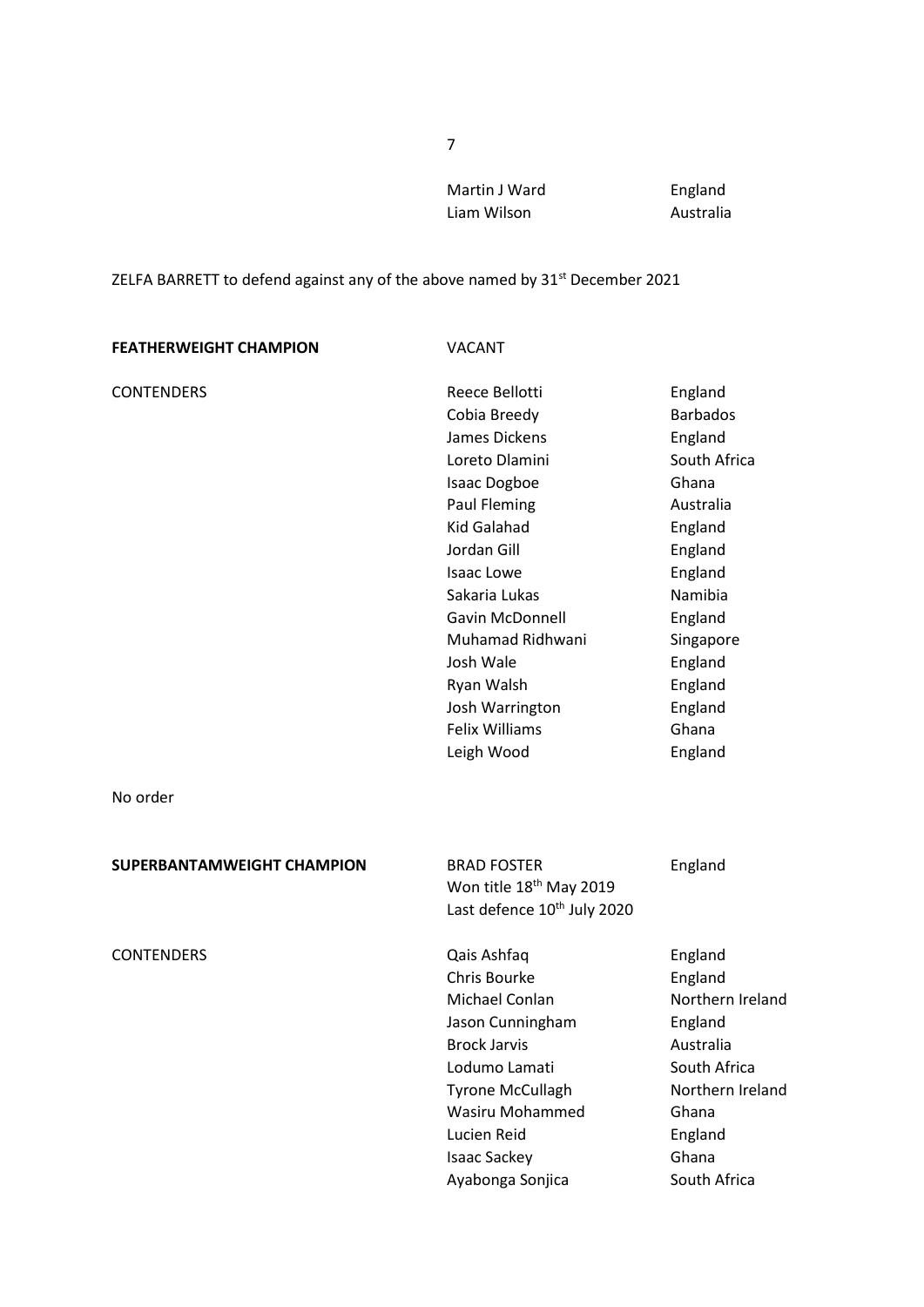Thomas Patrick Ward **England** Gamal Yafai **England** 

BRAD FOSTER to defend against any of the above named by 31<sup>st</sup> December 2021

| <b>BANTAMWEIGHT CHAMPION</b> | <b>LEE McGREGOR</b><br>Won title 13 <sup>th</sup> October 2018<br>Last defence 16 <sup>th</sup> November 2019                                                                                        | Scotland                                                                                                                                  |
|------------------------------|------------------------------------------------------------------------------------------------------------------------------------------------------------------------------------------------------|-------------------------------------------------------------------------------------------------------------------------------------------|
| <b>CONTENDERS</b>            | Joseph Agbeko<br>Paul Butler<br>Ukashir Farooq<br>Marc Leach<br>Ronald Malindi<br>Sean McGoldrick<br>Duke Micah<br>Jason Moloney<br>Manyo Plange<br>Andrew Selby<br>Lwandile Sityatha<br>Zolani Tete | Ghana<br>England<br>England<br>England<br>South Africa<br>England<br>Ghana<br>Australia<br>Ghana<br>Wales<br>South Africa<br>South Africa |

LEE MCGREGOR to defend against any of the above named by 31<sup>st</sup> December 2021

| <b>SUPERFLYWEIGHT CHAMPION</b> | <b>PRINCE PATEL</b><br>Won title 27 <sup>th</sup> March 2021                                                                                                                                                                                                                           | England                                                                                                                                                                                 |
|--------------------------------|----------------------------------------------------------------------------------------------------------------------------------------------------------------------------------------------------------------------------------------------------------------------------------------|-----------------------------------------------------------------------------------------------------------------------------------------------------------------------------------------|
| <b>CONTENDERS</b>              | Aliu Bamidele Lasisi<br><b>Elton Dharry</b><br>Athenkosi Dumezweni<br>Charlie Edwards<br>Thomas Essomba<br>Innocent Evarist<br>Ryan Farrag<br>Joe Maphosa<br><b>Andrew Moloney</b><br>Nhlanhia Ngamntwini<br>Sabelo Ngebinyana<br>Sikho Nqothole<br>Luyanda Ntwanambi<br>Yanga Sigqibo | Nigeria<br>Guyana<br>South Africa<br>England<br>Cameroon<br>Tanzania<br>England<br>England<br>Australia<br>South Africa<br>South Africa<br>South Africa<br>South Africa<br>South Africa |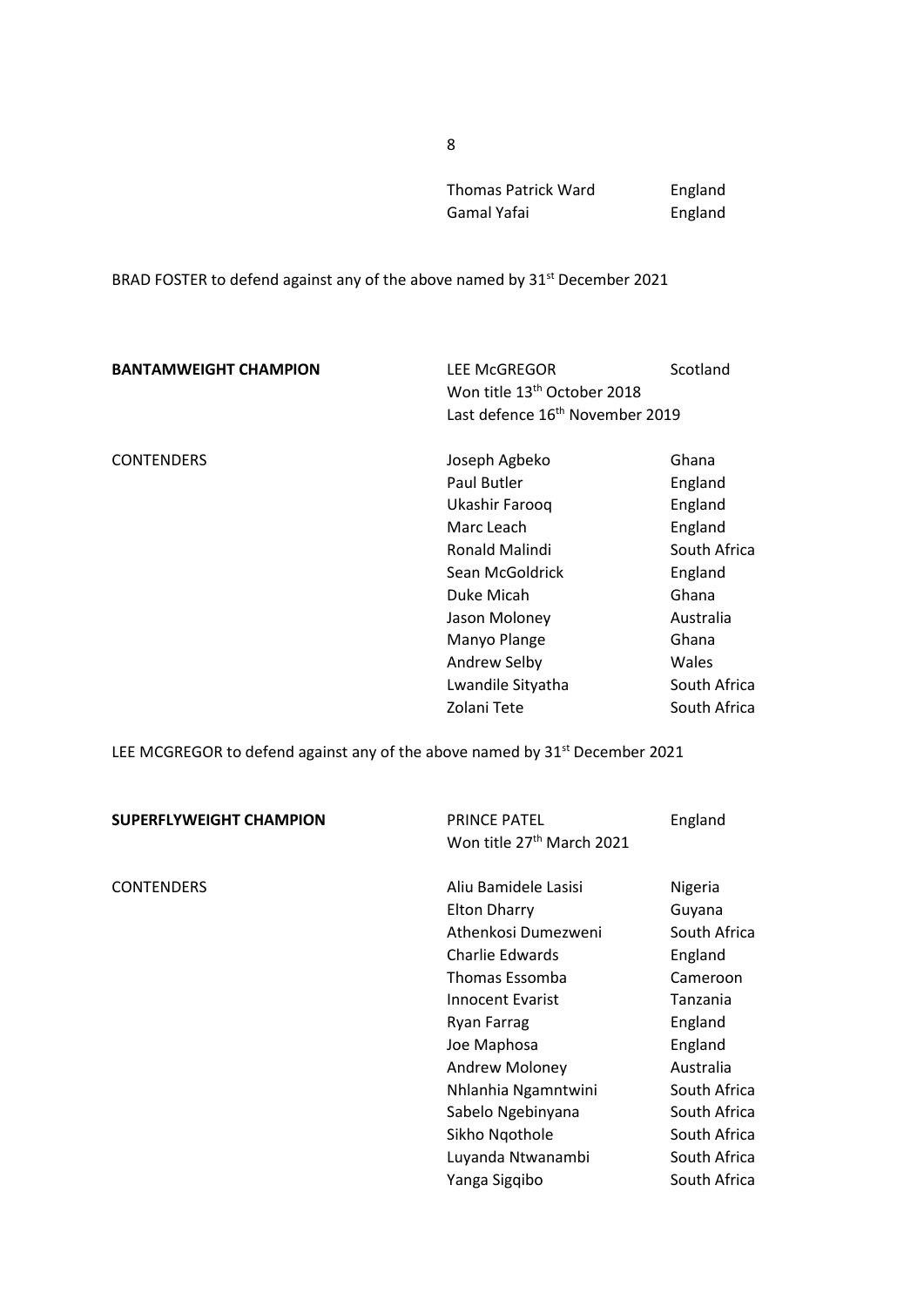| Khalid Yafai | England |
|--------------|---------|
| Kyle Yousaf  | England |

PRINCE PATEL to defend against any of the above named by 31<sup>st</sup> December 2021

| <b>FLYWEIGHT CHAMPION</b> | JAY HARRIS<br>Won Title 24th February 2017<br>Last defence 3rd November 2018 | Wales        |
|---------------------------|------------------------------------------------------------------------------|--------------|
| <b>CONTENDERS</b>         | Jackson Chauke                                                               | South Africa |
|                           | <b>Tommy Frank</b>                                                           | England      |
|                           | Harvey Horn                                                                  | England      |
|                           | Moruti Mthalane                                                              | South Africa |
|                           | Landi Ngxeke                                                                 | South Africa |
|                           | <b>Muhammed Waseem</b>                                                       | Pakistan     |

JAY HARRIS to defence against any of the above named by 31<sup>st</sup> December 2021

#### **WOMEN'S CHAMPIONSHIPS**

### **UPCOMING CHAMPIONSHIPS**

Vacant Super-Bantamweight Championship Carly Skelly v Ellen Simwaka Date and Venue to be advised

Vacant Super-Welterweight Championship Hannah Rankin v Ruth Chisale Date and Venue to be advised